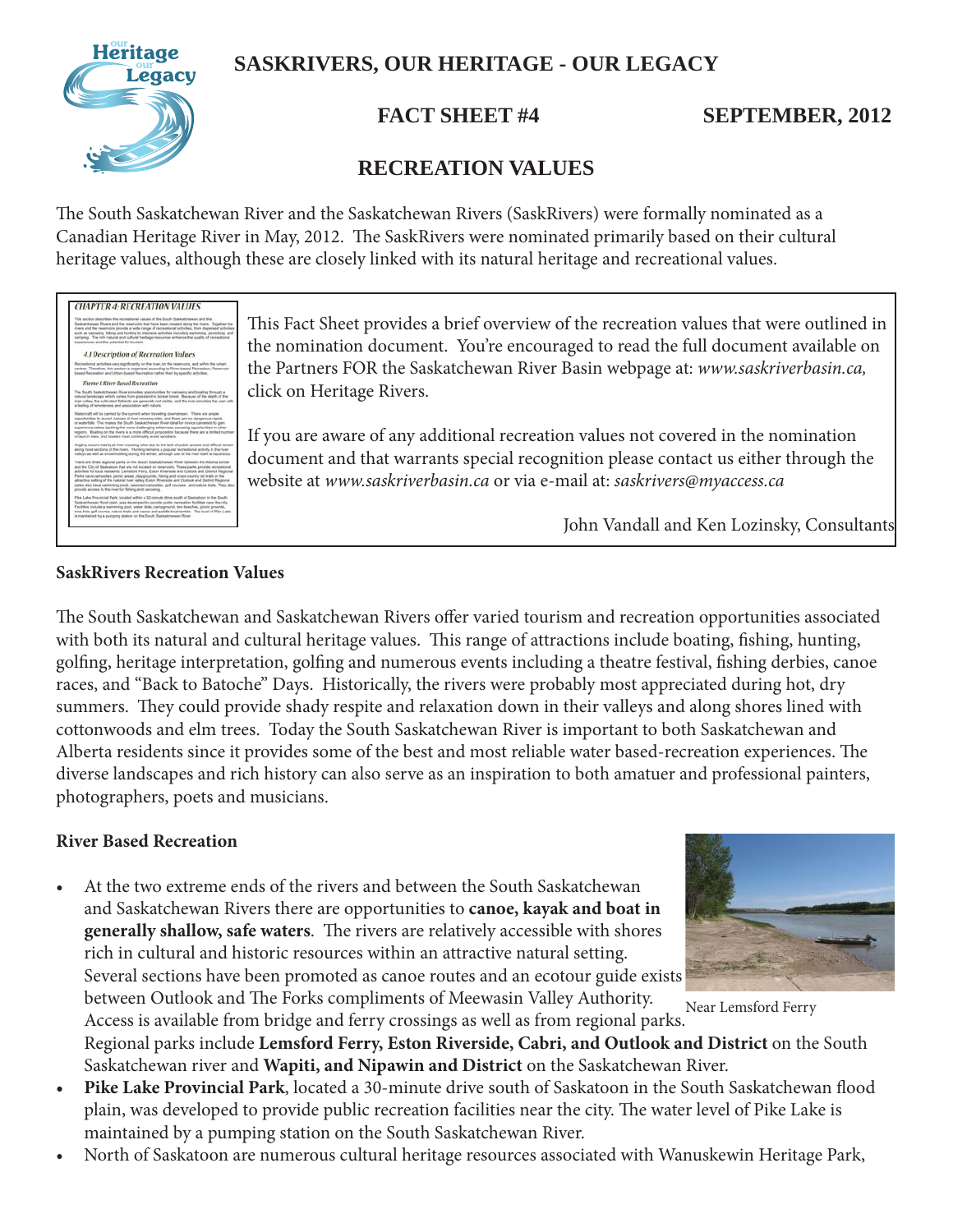Petite Ville Provincial Historic Property, Fish Creek and Batoche National Historic Sites and Cumberland House.

## **Reservoir-Based Recreation**



Elbow Harbour

The three reservoirs have excellent water quality, beaches, boating opportunities, recreational cottage subdivisions, parks and provide world-class sport

fishing, in generally close proximity to many provincial residents.

• Lake Diefenbaker is a 225 km long lake with a surface area of 430 km<sup>2</sup>. Due to the ever-present wind, it is considered to be the best lake for sailing in Western Canada. There are several major marinas with over 800 km of sandy beaches. Saskatchewan **Landing, Douglas and Danielson Provincial Parks**, along with **Herbert Ferry,** 

**Prairie Lake and Palliser Regional Parks** provide excellent water access and

large scenic natural areas for enjoying native vegetation and wildlife.

**• Tobin and Codette Lakes** along the Saskatchewan River and adjacent to the town of Nipawin are known for their fishing: Tobin Lake anglers have landed the record walley at 18.2 pounds and the largest known Northern Pike at 38 pounds!



Nipawin Regional Park

## **Urban-Based Recreation**

- **Saskatoon** is the largest community located along the South Saskatchewan River. Within the city a weir across the river maintains a stable water level. It is a favourite fishing spot for local anglers and provides opportunities for power boating and river boat tours. Parks along the river bank host many events that are major tourist attractions including Shakespeare on the Saskatchewan Festival, the Saskatoon Dragon Boat Festival, and the Saskatoon Fireworks Festival.
- The **Meewasin Valley Authority (MVA)** (Meewasin is a Cree word meaning "beautiful) has the primary responsibility to conserve the natural and cultural resources of 60 km of river and adjacent shoreline within Saskatoon and immediate area. The Meewasin Trail, which runs the length of the Authority

and is currently being extended north to Wanaskewin Heritage Park and south to the Whitcap Dakota First Nation, provides opportunities for cycling, jogging, cross country skiing and leisurely walks through landscaped parks and natural areas along the river banks. The MVA offers programs focussed on river valley education, development, and conservation.

- **Wanuskewin Heritage Park**, located just north of Saskatoon, focuses on the interpretation of cultural heritage of the area. Nineteen pre-contact sites which were occupied by northern plains people featuring summer and winter campsites, bison kill sites, tipi rings and a medicine wheel are located in the park.
- The towns of **Outlook and Nipawin** are partners in the Regional Park Authorities within their respective communities, and their citizens enjoy the



amenities these parks provide.

**• Cumberland House** on the Saskatchewan River is home to the Cumberland House Provincial Historic

Park the site of the first inland Hudson Bay Company Post and oldest community in the province. Parts of the Northcote, a steamboat used by the fur trade and at Batoch during the North-west Resistance are also preserved at the park.



Saskatoon



Wanuskewin Heritage Park

Cumberland House Provincial Historic Park



Cabri Regional Park